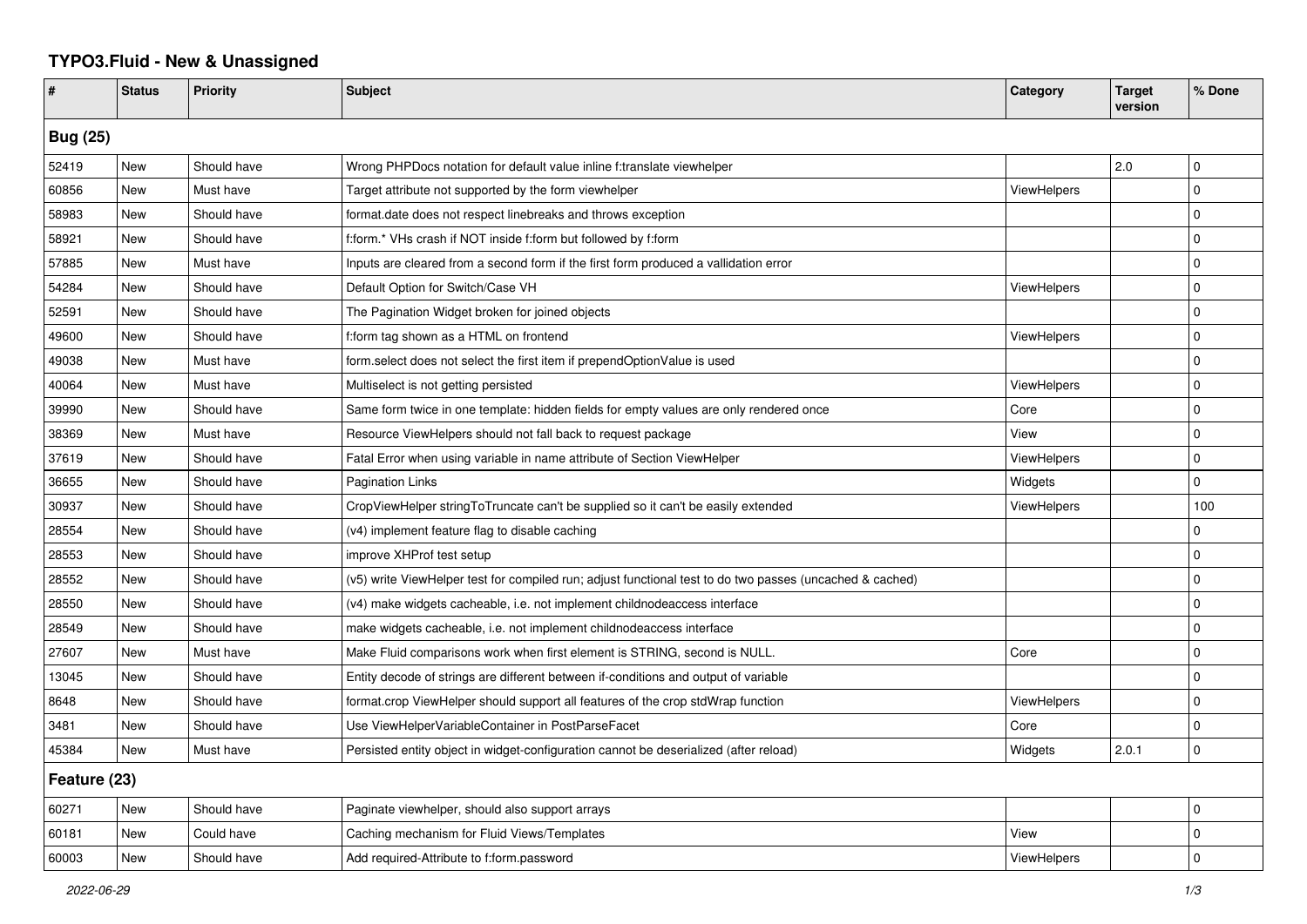| $\vert$ #        | <b>Status</b> | <b>Priority</b>      | <b>Subject</b>                                                                                      | Category           | <b>Target</b><br>version | % Done      |  |  |
|------------------|---------------|----------------------|-----------------------------------------------------------------------------------------------------|--------------------|--------------------------|-------------|--|--|
| 51277            | New           | Should have          | ViewHelper context should be aware of actual file occurrence                                        |                    |                          | $\mathbf 0$ |  |  |
| 51100            | New           | Must have            | Links with absolute URI should have the option of URI Scheme                                        | <b>ViewHelpers</b> |                          | 0           |  |  |
| 48355            | New           | Could have           | Assign output of viewhelper to template variable for further processing.                            |                    |                          | $\mathbf 0$ |  |  |
| 46545            | New           | Should have          | Better support for arrays in options of SelectViewHelper                                            |                    |                          | $\mathbf 0$ |  |  |
| 45153            | New           | Should have          | f:be.menus.actionMenuItem - Detection of the current select option is insufficient                  |                    |                          | $\pmb{0}$   |  |  |
| 42397            | New           | Should have          | Missing viewhelper for general links                                                                |                    |                          | $\mathbf 0$ |  |  |
| 40081            | <b>New</b>    | Should have          | Allow assigned variables as keys in arrays                                                          |                    |                          | $\mathbf 0$ |  |  |
| 39936            | New           | Should have          | registerTagAttribute should handle default values                                                   | <b>ViewHelpers</b> |                          | 0           |  |  |
| 38130            | New           | Should have          | Checkboxes and multiple select fields should have an assignable default value                       |                    |                          | $\mathbf 0$ |  |  |
| 36559            | New           | Could have           | New widget progress bar                                                                             |                    |                          | $\mathbf 0$ |  |  |
| 36410            | New           | Should have          | Allow templates to send arguments back to layout                                                    | ViewHelpers        |                          | $\mathbf 0$ |  |  |
| 33215            | <b>New</b>    | Should have          | RFC: Dynamic values in ObjectAccess paths                                                           |                    |                          | 0           |  |  |
| 31955            | New           | Should have          | f:uri.widget                                                                                        | Widgets            |                          | $\pmb{0}$   |  |  |
| 30555            | <b>New</b>    | Could have           | Make TagBuilder more extensible                                                                     | Core               |                          | $\mathbf 0$ |  |  |
| 10472            | New           | Could have           | Fluid Standalone distribution                                                                       | Core               |                          | $\pmb{0}$   |  |  |
| 9514             | New           | Should have          | Support explicit Array Arguments for ViewHelpers                                                    |                    |                          | $\mathbf 0$ |  |  |
| 7608             | <b>New</b>    | Could have           | Configurable shorthand/object accessor delimiters                                                   | Core               |                          | $\mathbf 0$ |  |  |
| 4704             | New           | Should have          | Improve parsing exception messages                                                                  | Core               |                          | $\pmb{0}$   |  |  |
| 1907             | New           | Could have           | Default values for view helpers based on context                                                    | Core               |                          | $\mathbf 0$ |  |  |
| 62346            | <b>New</b>    | Could have           | f:comment should have high precende                                                                 | Core               | 3.x                      | 0           |  |  |
| <b>Task (12)</b> |               |                      |                                                                                                     |                    |                          |             |  |  |
| 56237            | New           | Should have          | in-line (Condition) ViewHelpers should not evaluate on parsing                                      |                    |                          | 0           |  |  |
| 47669            | <b>New</b>    | Should have          | FormViewHelper does not define the default request method                                           |                    |                          | 0           |  |  |
| 45394            | New           | Should have          | Forwardport Unit test for standalone view                                                           | View               |                          | $\mathbf 0$ |  |  |
| 43072            | New           | Should have          | Remove TOKENS for adding templates fallback in Backporter                                           | View               |                          | $\mathbf 0$ |  |  |
| 43071            | New           | Should have          | Remove TOKENS for adding fallback teplates in B                                                     |                    |                          | $\pmb{0}$   |  |  |
| 42743            | New           | Should have          | Remove inline style for hidden form fields                                                          |                    |                          | 0           |  |  |
| 34309            | New           | Could have           | Unknown ViewHelpers cause exception - should be handled more graceful                               | ViewHelpers        |                          | 0           |  |  |
| 32035            | New           | Should have          | Improve fluid error messages                                                                        | Core               |                          | 0           |  |  |
| 26664            | New           | Won't have this time | Clean up Form ViewHelpers                                                                           | ViewHelpers        |                          | 75          |  |  |
| 26658            | New           | Won't have this time | Make Form ViewHelpers consistent                                                                    | ViewHelpers        |                          | $75\,$      |  |  |
| 10911            | New           | Should have          | Tx_Fluid_ViewHelpers_Form_AbstractFormViewHelper->renderHiddenIdentityField should be more reliable | ViewHelpers        |                          | $\pmb{0}$   |  |  |